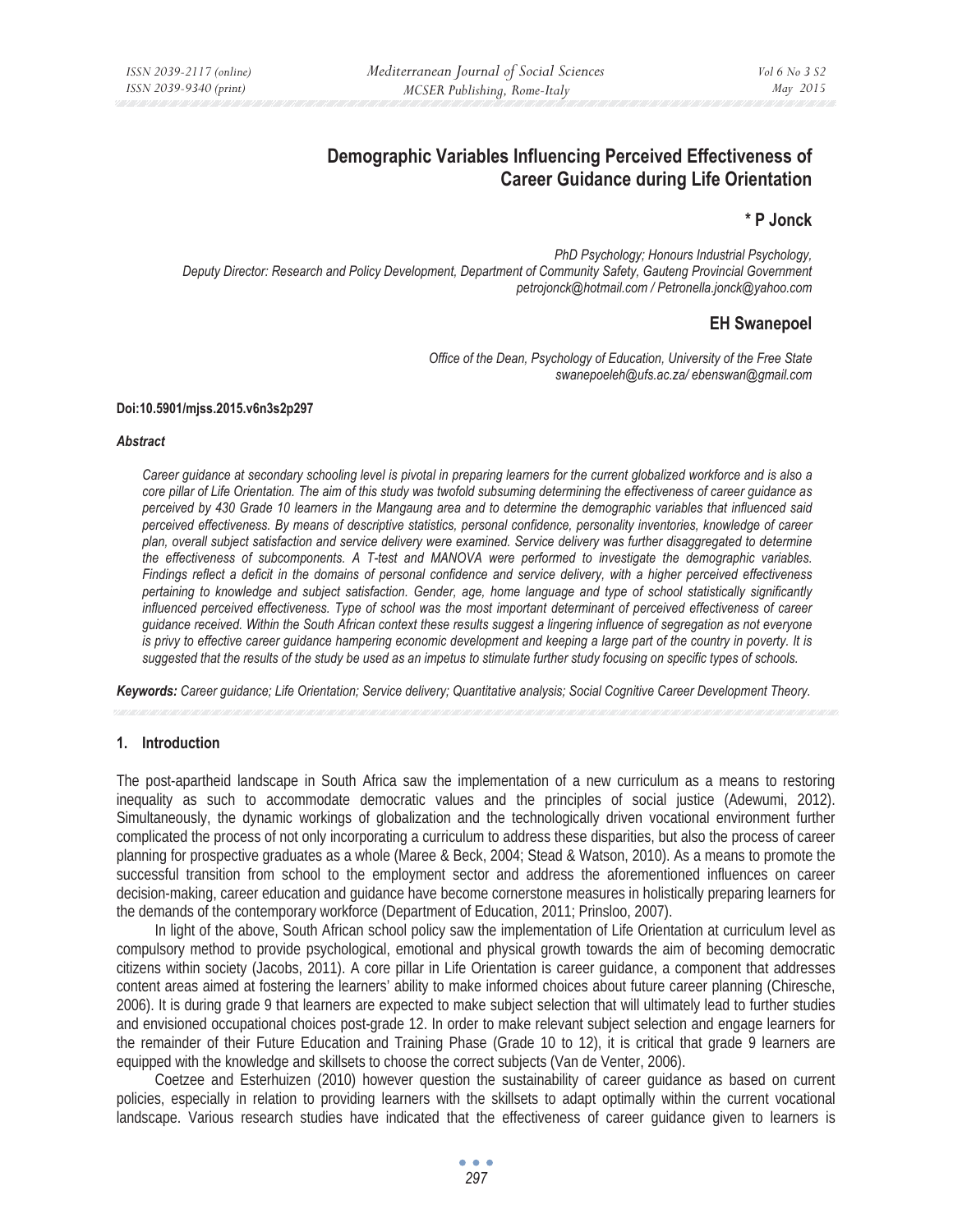| ISSN 2039-2117 (online) | Mediterranean Journal of Social Sciences | Vol 6 No 3 S2 |
|-------------------------|------------------------------------------|---------------|
| ISSN 2039-9340 (print)  | MCSER Publishing, Rome-Italy             | May 2015      |

questionable (Jacobs, 2011:213; Christiaans, 2005: 133). Rooth (2005), aligned with Magano (2011), argued that teachers are often inadequately equipped to teach career guidance programmes effectively. Teachers are further limited in that they are not qualified to administer and interpret psychological measures of aptitude or personality inventories as such tests require qualified professionals (Health Professions Council of South Africa, 2010). Consequently, limiting the process of a holistic approach to career guidance. Especially in light of the fact that Dabula and Makura (2013) found in a South African sample that lack of self-knowledge hindered learners' ability to make informed career choices.

Van de Venter (2006) found in a study of grade 9 learners' experiences of career guidance that learners are not fully informed and guided to make subject choices, but particulars as to the evaluation are deficient, especially underscoring service delivery. In addition, in accordance to national and international trends most of the studies exploring the effectiveness of career guidance are qualitative in nature providing contextual information (Mareer, 2007; Maree & Molepo, 2006; McMahon & Watson, 2009) but limited with reference to the generalizability of the findings. Consequently, the current investigation evaluated grade 10 learners' perception of the career guidance received as part of Life Orientation quantitatively. The primary aim of the study elaborate further on the before mentioned by determining the demographic variables that influence perceived effectiveness of career guidance received. As the study is focussed on learners that have entered the Further Education and Training Phase (Grade 10), it provides valuable information to gain a deeper understanding as to which factors mediated perceived effectiveness of Life Orientation received prior to subject selection.

# **2. Theoretical Framework**

This study was underpinned by the Social Cognitive Career Development Theory (SCCT) as a basis to understand perceived effectiveness of career guidance received during Life Orientation. The applicability of the SCCT as theoretical framework to elucidate career, subject choices and perception of career guidance has been verified nationally (Dabula & Makura, 2013; Jonck, 2014) and internationally (Tang, Pan & Newmeyer, 2008; Turner & Lapan, 2002). The SCCT provides a comprehensive framework within which to understand how career interest, choices and performance are grounded in self-efficacy (Leung, 2008) preceded by learning experiences (Jonck, 2014). Mills (2009) defines self-efficacy as an individual's judgments of their abilities to pursue and attain set goals. Past experiences and contextual factors (i.e. quality of educational experiences) are mediators in developing career interests and choices (Lindley, 2005). Thus, quality of learning experiences statistically significantly influence self-efficacy, which then have bearing on career interest and choices (Jonck, 2014; Tang et al., 2008; Turner & Lapan, 2002). The SCCT forms a valuable framework to understand how South Africa's unequal distribution of resources and past discrepancies of educational quality influence career planning (Coetzee & Esterhuizen, 2010).

# **3. Research Methodology**

This study investigated learners located in the Mangaung area of the Free State province. For the purpose of this study only secondary schools were randomly sampled, with a total of seven public schools forming part of the final data analysis. At the time of the study a learner population of approximately 640 000 was reflected in the province (Department of Basic Education, 2012). A total of 430 respondents formed part of the final sample, with 155 being male and 275 female. As the study was conducted on Grade 10 learners, the majority were between the ages of 15 and 17, with 24 older than 17. Only 30 participants indicated English as their first language, with a dominant amount of learners indicating Afrikaans as mother tongue (N= 235) and 165 specifying an indigenous language. The majority of participants further indicated they belong to the middle socio-economic strata, although it should be taken into consideration that this perception is based on a self-report measure and thus open for interpretation.

#### *3.1 Research design and procedure*

A cross-sectional descriptive empirical investigation was conducted using a survey research method. The research design can be classified as cross-sectional since data collection took place at a specific point in time without repeat measures. The study can be seen as descriptive since the main objective was to describe a population phenomenon (Salkind, 2011). A characteristic of the research design is that it was an Ex Post Facto design referring to the fact that no experimental intervention took place and respondents belonged to the various demographic variables prior to data collection. A two-pronged procedure was used in that firstly a list of all the secondary schools in the central Free State region, Mangaung area, was obtained. From this list a random sample was drawn by including every fifth school. Not all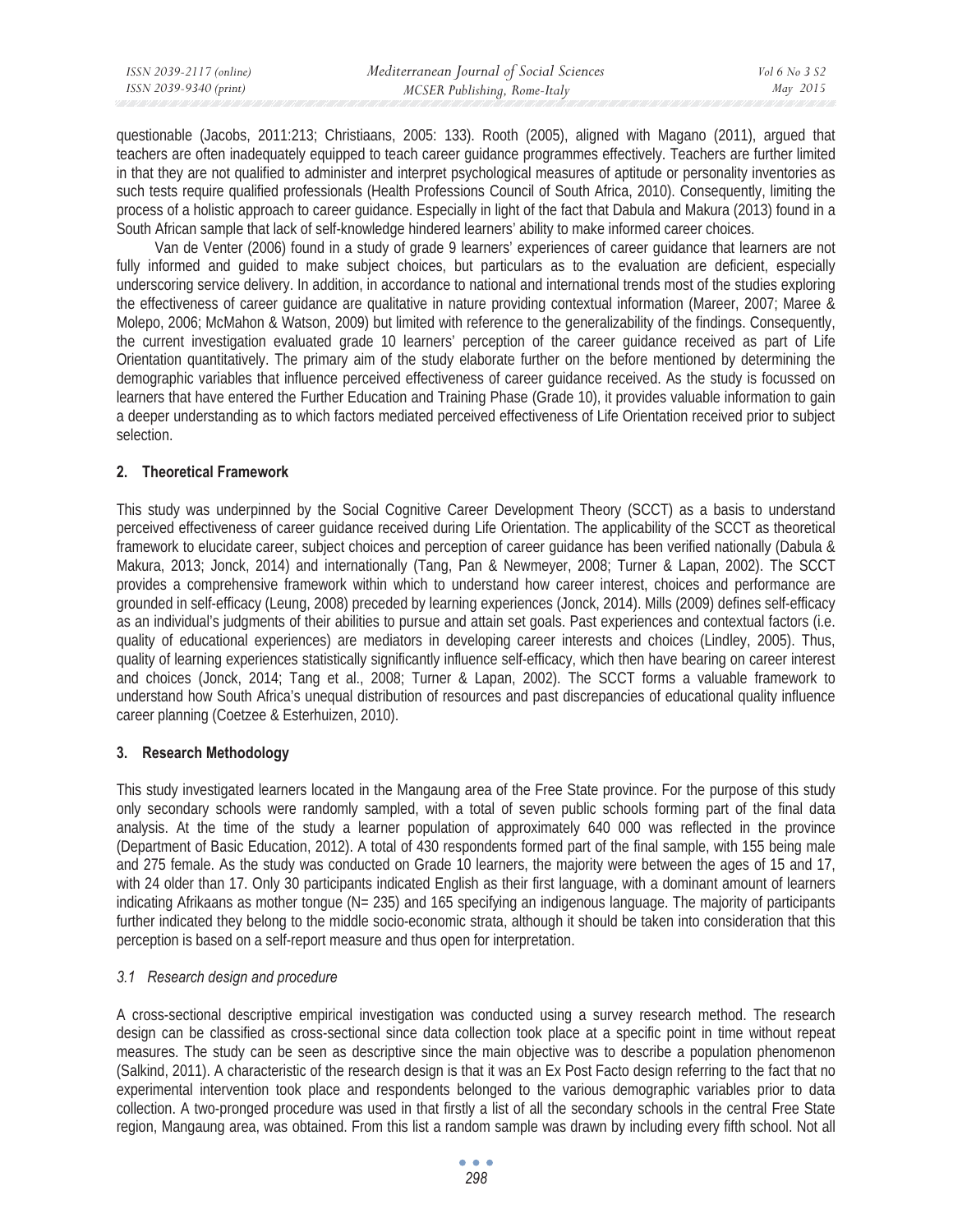the schools that were selected opted to participate in the research study. The final sample consisted out of 7 secondary schools. Secondly, after gate-keepers consent was obtained the questionnaires were handed out at participating schools indicative of convenient sampling. The final sample consisted out of 430 respondents which can be seen as representative of the population in accordance with Leedy and Ormrod (2001) who suggest that when a population exceed 5 000 a sample size of 400 can be deemed as representative.

### *3.2 Data collection instrument and analysis*

A closed questionnaire, based on a literature review, was compiled to measure the effectiveness of career guidance at secondary school level. The self-reporting instrument covering five categories consisted out of 25 statements to be rated on a four point Likert-type scale by respondents as "Always", "Frequently", "Sometimes" or "Never". The categories covered included service delivery (e.g. My life orientation teacher teaches us study methods to study more effectively), personal confidence (e.g. I am confident that I will be able to choose a study field from a list of potential study fields that I am considering), Completion of personality inventories (e.g. I have done a personality versus job questionnaire), Overall knowledge of career path (e.g. I know what I want to do after school) and Overall satisfaction with subject choices (e.g. I have chosen the correct subjects). Questionnaire development took place in accordance with the theoretical framework and was based on the SCCT (Jonck, 2014).

Pilot study results indicated a Cronbach Alpha reliability coefficient of 0.86 and the main study's reliability was 0.85. Statistical analysis was carried out by means of measures for central tendency including median, mean and standard deviation. The main aim of the research reported on were achieved by means of inferential statistical analysis subsuming T-test for Independent Groups for gender ascribed to the fact that gender only consist out of two levels and Multivariate Analysis of Variance (MANOVA) since more than one dependent variable were included in the analysis as different categories covered by the measuring instrument.

# *3.3 Ethical consideration*

As the study was conducted on minors, consent had to be obtained at various levels. Ethical clearance was obtained at Provincial level to conduct the research in schools, as well as institutional level where the researchers were based. Principals were approached and accepted or declined to partake in the study, while those who accepted distributed the consent forms to the learners' legal guardians for parental consent. No deception took place and all stakeholders were fully informed about the aims and scope of the study, and were ensured of anonymity, confidentiality and that no psychological and physical harm could be incurred during the process of participation.

# **4. Findings of the Study**

The objectives of the research reported on in this paper were to determine the effectiveness of the component, career guidance, which forms part of the subject Life Orientation empirically using a quantitative measuring instrument. In addition, to determine the demographic variables that influence the aforementioned evaluation. To this end the demographic data were subjected to analysis using measures for central tendency which are reported on in Table 1. In each case the median represent the 50% mark after which the median and mean are compared with each other to determine whether the evaluation is positive conversely negative.

| Variable                                  | Lower quartile | Upper quartile | <b>Median</b> | □    | St    |
|-------------------------------------------|----------------|----------------|---------------|------|-------|
| Services provided                         |                |                |               | 2.5  | 0.549 |
| Personal confidence                       |                |                |               | 1.82 | 0.474 |
| Personality inventory                     |                |                |               | 2.19 | 0.858 |
| Overall knowledge of career plan          |                |                |               | 1.7  | 0.570 |
| Overall satisfaction with subject choices |                |                |               | 1.61 | 0.718 |

# **Table 1:** Measures for central tendency

As seen in Table 1 overall respondents were reasonable satisfied with the component career guidance as part of the subject Life Orientation. Services provided was the variable that received the worst evaluation followed by the completion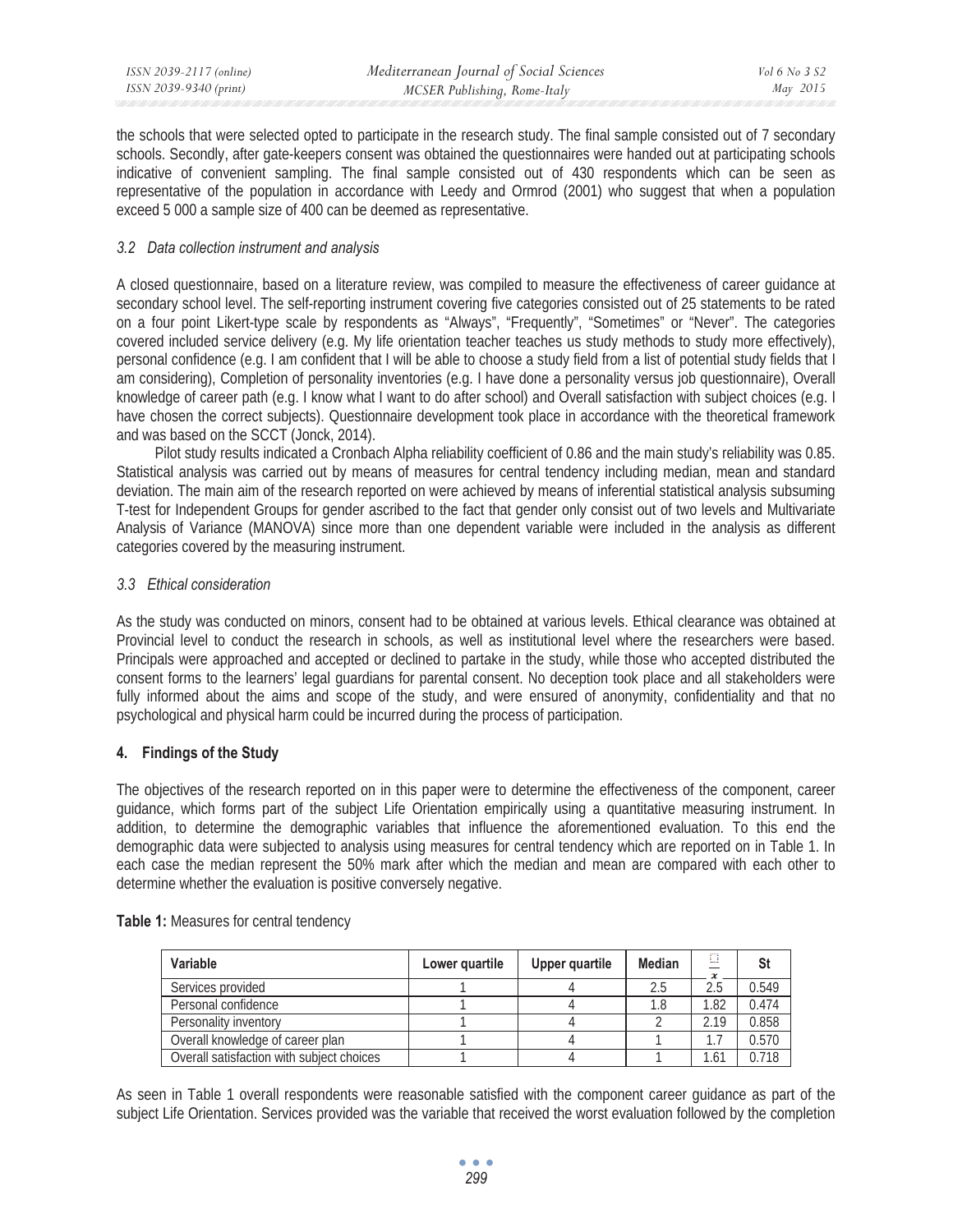of personality inventories. Personal confidence followed in the third place. Overall satisfaction with subject choices and knowledge of career path received the most favourable evaluation. Given the results discussed in Table 1 the specific services respondents evaluated were scrutinised further.

**Table 2:** Mean procedures for services provided

| Variable                               | Lower quartile | Upper quartile | <b>Median</b> | n    | <b>St</b> |
|----------------------------------------|----------------|----------------|---------------|------|-----------|
| Provision of career quidance           |                |                |               | 2.26 | 0.947     |
| Individual attention                   |                |                |               | 3.16 | 0.982     |
| Discussion with guardian               |                |                |               | 3.59 | 0.752     |
| Study methods                          |                |                |               | 2.05 | 0.974     |
| Time management                        |                |                |               | 1.95 | 1.016     |
| Motivation                             |                |                |               | 1.64 | 0.852     |
| Stress management                      |                |                |               | 2.28 | 1.005     |
| Job searching instructions             |                |                |               | 3.12 | 0.919     |
| Intrapersonal knowledge                |                |                |               | 1.96 | 0.940     |
| Access to job information              |                |                |               | 2.81 | 1.045     |
| Access to higher education information |                |                |               | 2.67 | 1.10      |
| Access to electronic aids              |                |                |               | 2.52 | 1.232     |

According to Table 2 discussion with legal guardians seems to almost never take place. Similarly individual attention is lacking and instruction on how to look and apply for a job tends to be on a continuum between sometimes and never although the latter might take place at a later stage. There was a further low ranking of access to higher education information and electronic aids. The most positive evaluations of career guidance pertaining to service delivery seems to be related to emotional support including motivation, intrapersonal development and time management. Emphasis was also placed on study methods during service delivery.

To investigate the primary aim of the study which was to determine the demographic variables that statistically significantly influenced grade 10 learners' evaluation of career guidance provided inferential statistical analysis were performed. Ascribed to the fact that gender only consisted out of two categories a T-Test with equal variance assumed was performed and illustrated in Table 3 followed by the MANOVA results for the remaining demographic variables (Table 4).

**Table 3:** T-test results for gender as independent variable with various aspects of career guidance as dependent variables

| Dependent variables                   |          | ď    |           |
|---------------------------------------|----------|------|-----------|
| Service delivery                      | 2.859    | 427  | $0.004**$ |
| Personal confidence                   | 1.054    | 427  | 0.292     |
| Completion of personality inventories | 0.955    | 423  | 0.340     |
| Knowledge of career path              | $-0.832$ | 425  | 0.406     |
| Subject satisfaction                  | $-0.587$ | 4.26 | 0.557     |

\*  $p \le 0.05$ ; \*\* $p \le 0.01$ ; \*\*\* $p \le 0.001$ 

As can be seen from Table 3 above the only statistical significant influence gender had on aspects related to career guidance was in reference with service delivery on the 99th percentile. An inspection of the mean scores indicated that the male respondents reported slightly lower levels of perceived service delivery satisfaction ( $x = 2.60$ ; SD = 0.542) than the female respondents ( $x = 2.44$ ; SD = 0.546). Please take note that the scores ranged from 1 being positive and 4 being negative.

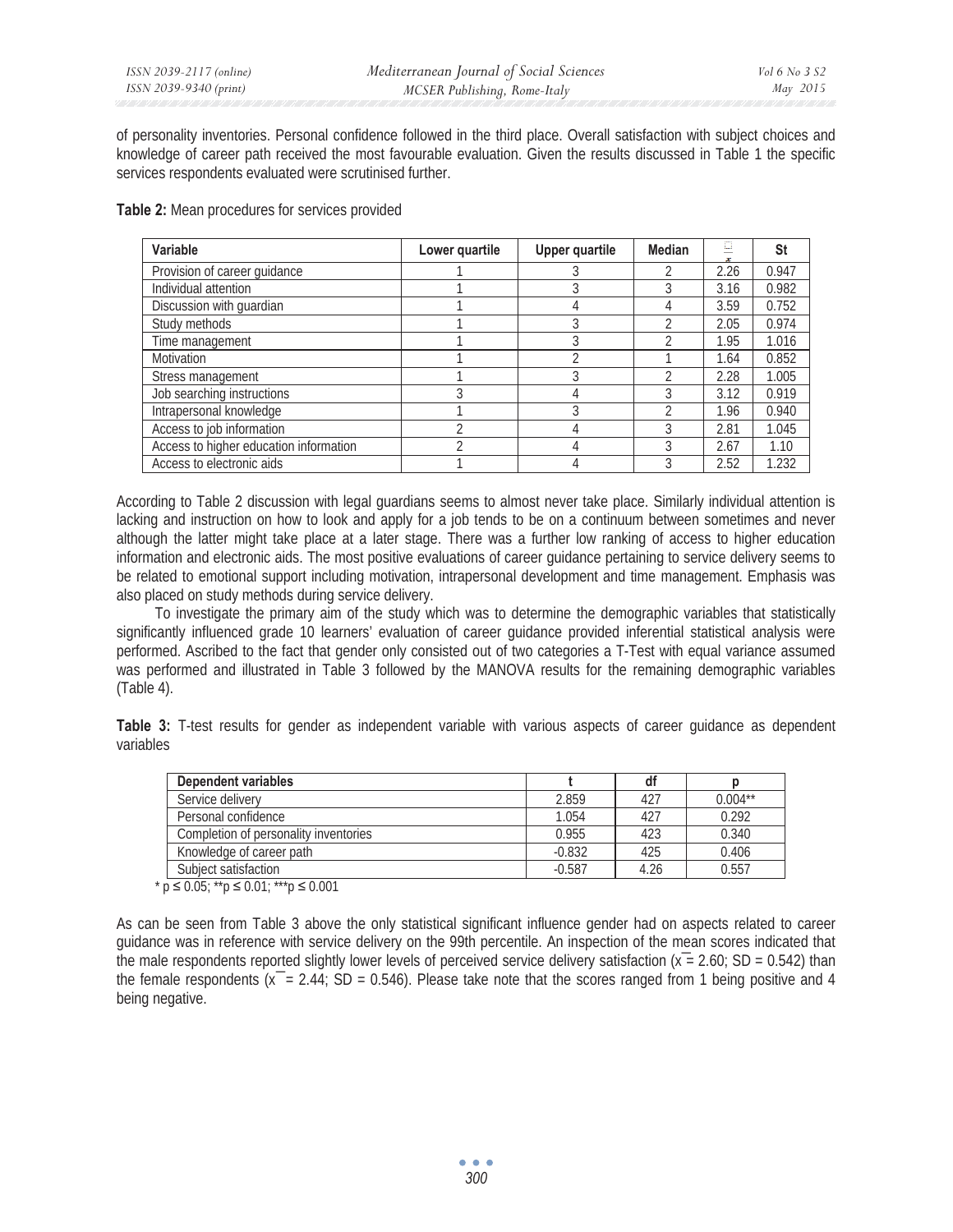| <b>Independent variables</b> | Dependent variable                    |        | df                       | D          |
|------------------------------|---------------------------------------|--------|--------------------------|------------|
| Age                          | Service delivery                      | 8.182  | 2                        | $0.000***$ |
|                              | Personal confidence                   | 1.281  | $\mathfrak{D}$           | 0.279      |
|                              | Completion of personality inventories | 0.478  | 2                        | 0.620      |
|                              | Knowledge of career path              | 2.819  | $\overline{2}$           | 0.061      |
|                              | Subject satisfaction                  | 1.742  | 2                        | 0.177      |
| Home language                | Service delivery                      | 1.269  | $\mathfrak{D}$           | 0.282      |
|                              | Personal confidence                   | 3.355  | $\mathfrak{D}$           | $0.036*$   |
|                              | Completion of personality inventories | 6.460  | $\overline{\phantom{a}}$ | $0.002**$  |
|                              | Knowledge of career path              | 16.882 | $\mathfrak{D}$           | $0.000***$ |
|                              | Subject satisfaction                  | 3.910  | 2                        | $0.021*$   |
| Socio-economic status        | Service delivery                      | 1.014  | 2                        | 0.364      |
|                              | Personal confidence                   | 2.921  | $\overline{2}$           | 0.055      |
|                              | Completion of personality inventories | 0.009  | 2                        | 0.991      |
|                              | Knowledge of career path              | 0.851  | $\overline{2}$           | 0.428      |
|                              | Subject satisfaction                  | 1.466  | 2                        | 0.232      |
| Type of school               | Service delivery                      | 39.334 | $\overline{2}$           | $0.000***$ |
|                              | Personal confidence                   | 10.297 | 2                        | $0.000***$ |
|                              | Completion of personality inventories | 7.281  | $\overline{2}$           | $0.001***$ |
|                              | Knowledge of career path              | 29.310 | 2                        | $0.000***$ |
|                              | Subject satisfaction                  | 2.881  | $\overline{2}$           | 0.057      |

**Table 4:** MANOVA test results for various demographic variables and aspects related to career guidance

\*  $p \le 0.05$ ; \*\* $p \le 0.01$ ; \*\*\* $p \le 0.001$ 

Statistical analysis indicated there were a statistically significant difference between the age groups on the combined dependant variables (Wilks' Lambda F = 2.395;  $p = 0.008$ ; partial eta squared = 0.028). When the results for the dependent variables were considered separately as can be seen from Table 4 the only difference to reach statistical significance was services provided. An inspection of the mean scores indicated that the 15 to 17 years age group reported slightly lower levels of perceived service delivery satisfaction  $(x = 2.53; SD = 0.541)$  than the 12 to 14 age group  $(x = 2.26$ ; SD = 0.573), followed by the older than 17 years of age group  $(x = 2.12$ ; SD = 0.537) which were the most positive in relation to the other age groups. A relative small variance in the dependent variables could be explained by age (2.8%). Home language also indicated a statistically significant difference on the combined dependant variables (Wilks' Lambda F = 4.322;  $p = 0.000$ ; partial eta squared = 0.049). When considering the results for the dependant variables separately personal confidence, completion of personality inventories, overall knowledge of career path and overall satisfaction with subject choices reached statistical significance. An inspection of the mean scores indicated that with reference to personal confidence Afrikaans speaking respondents reported slightly lower levels of perceived personal confidence  $(x = 1.87; SD = 0.515)$  than English speaking respondents  $(x = 1.81; SD = 0.390)$ . In the last instance those who spoke an Indigenous language had a mean score of 1.75 and a standard deviation of 0.420. With reference to the completion of personality inventories the Afrikaans speaking respondents once again had lower levels ( $x^{-}$  $= 2.31$ ; SD = 0.888) as appose to those who spoke an Indigenous language (x = 2.06; SD = 0.760) and English (x = 1.87; SD = 0.860) as their mother tongue. With reference to overall knowledge of career path the same trend persisted with Afrikaans speaking respondents reporting a slightly lower mean  $(x = 1.92; SD = 0.946)$  than the English speaking respondents  $(x = 1.53; SD = 0.730)$  and lastly those who spoke and Indigenous language  $(x = 1.43; SD = 0.641)$  were the most positive. Lastly, with reference to overall subject satisfaction the English speaking respondents reported the lowest levels of satisfaction with a mean of 1.70 (SD = 0.702), followed by Afrikaans speaking respondents with a mean of  $1.67$  (SD = 0.715) and those who spoke an Indigenous language with a mean of  $1.48$  (SD = 0.692). As indicated by the partial eta squared 4.9% in the variance of the dependant variables could be explained by home language. With reference to socio-economic status no statistical significance was observed and only 1.2% of the variance in the dependant variables could be explained by the independent variable socio-economic status.

Type of school was the independent variable that had the biggest influence on the dependant variables. Results indicated that type of school had a statistical significant influence on the combined dependant variables with a Wilks' Lambda F value of 13.843, a significance value of  $p = 0.000$  and a partial eta squared of 0.142. Thus 14.2% of the variance in the dependant variables could be attributed to type of school. When consideration was given to the dependent variable separately statistical significant differences were observed for services provided, personal confidence,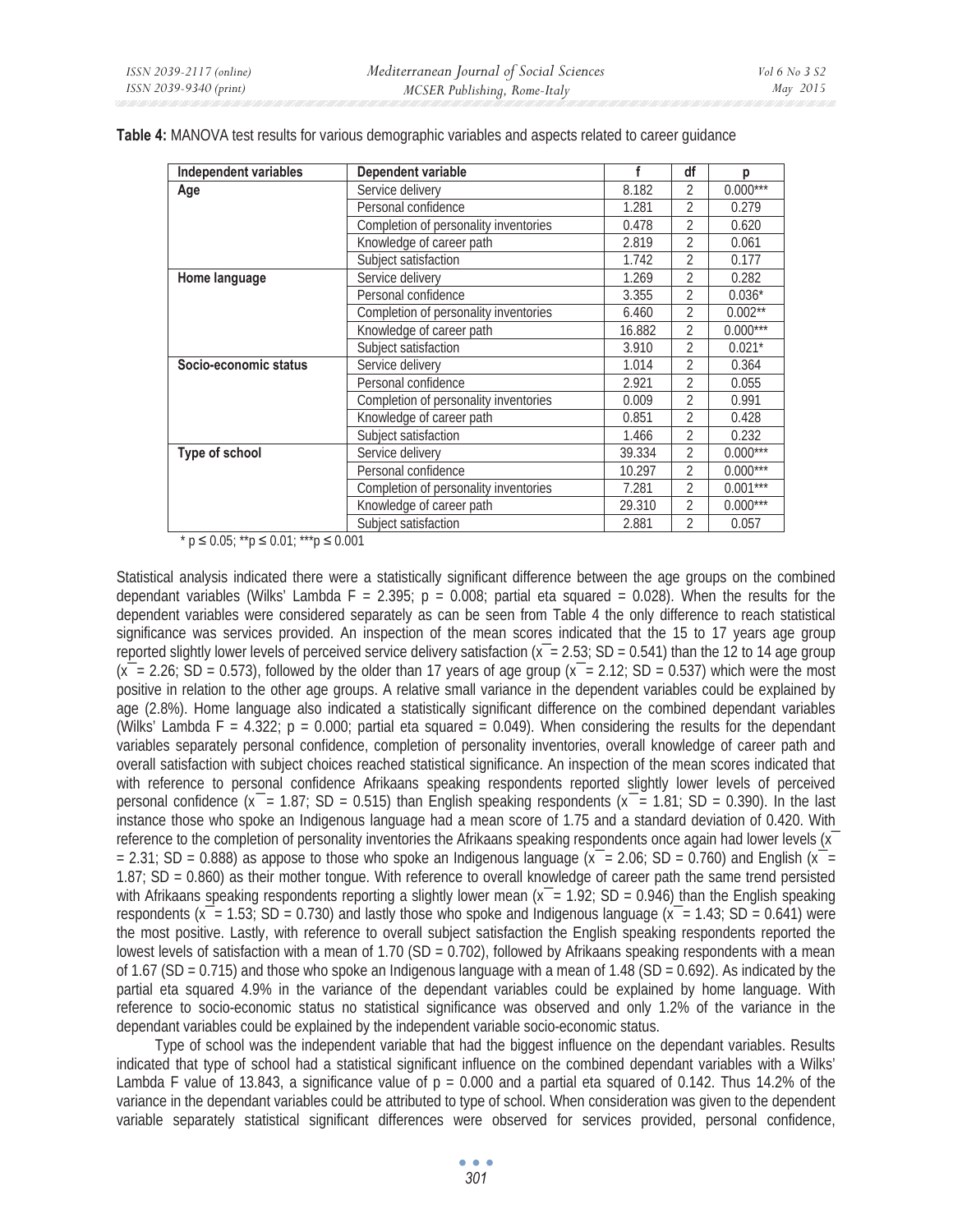| ISSN 2039-2117 (online) | Mediterranean Journal of Social Sciences | Vol 6 No 3 S2 |
|-------------------------|------------------------------------------|---------------|
| ISSN 2039-9340 (print)  | MCSER Publishing, Rome-Italy             | May 2015      |

completion of personality inventories, and overall knowledge of career path. An inspection of the mean scores indicated that the predominantly white schools reported slightly lower levels of satisfaction with services provided ( $x = 2.67$ ; SD = 0.552) than the predominantly black schools ( $x = 2.50$ ; SD = 0.475). The predominantly coloured school reported the highest levels of overall subject satisfaction with a mean score of 1.97 (SD = 0.474). With reference to personal confidence the predominantly coloured schools had the highest mean score  $(x^2 = 1.60; SD = 0.481)$ , followed by the predominantly black schools  $(x = 1.80; SD = 0.452)$  and in the last instance the predominantly white schools  $(x = 1.92;$ SD = 0.477). The mean scores for the completion of personality inventories followed mostly the same pattern with predominantly black schools indicating the most positive mean score  $(x = 2.03; SD = 0.809)$  followed by the predominantly coloured schools  $(\bar{x} = 2.24; SD = 0.860)$  and lastly the predominantly white schools with the most negative mean score of 2.36 (SD = 0.865). With reference to overall knowledge of career path this trend persisted once again with predominantly coloured schools have a mean of 1.38 (SD = 0.707), followed by predominantly black schools with a mean of 1.48 (SD = 0.703) and lastly predominantly white schools with a mean of 2.08 and a standard deviation of 0.964.

#### **5. Discussion of Results**

In order to determine the effectiveness of a career guidance programme it is paramount to take cognisance of the aims and objectives as well as the attainability thereof. The National Curriculum Statement specify that the aim of career guidance, or the world of work as it is termed, is to assist learners to make informed subject choices and to participate in the economy (Department of Basic Education, 2011). Despite this the required subjects needed to gain access to higher education institutions does not seem to be discussed or mentioned specifically. The needs of the labour market are not emphasised which might lead to pursuing careers where the demand is less acute as well as disciplinary fields that do not directly lead to a specific profession. Guidelines on how to address these topics in the classroom are not mentioned and are left to the discretion of teachers with no formal career guidance training except for workshop attendance.

A prominent finding of the study is based on the overall high satisfaction with subject choices as reflected through Table 1 (Mean = 1.61). This internal locus of perceived satisfaction is further reiterated through the two intrinsic categories of overall knowledge of career path (Mean = 1.7) and personal confidence (Mean = 1.82). Extrinsic motivators that scored low were personality inventories (Mean = 2.19) and services provided (Mean = 2.5). From these results it can be deduced that internal-oriented dependent variables influence perception of career guidance satisfaction more than the external-oriented dependent variables.

Services provided was the aspect of career guidance that received the most negative evaluation (Mean = 2.5). Further probing indicated that discussion with legal guardians tend to be lacking (Mean  $=$  3.59) along with individual attention (Mean = 3.16). It would appear that subject and career choices are made solely on the basis of class room instruction. The attachment relationship with parents has been recognised as an important factor in learners' career development (Turner & Lapan, 2002). Research has established correlations between learners' perception of parental security and career exploration, decidedness and commitment to career choices (Germeijs & Verschueren, 2009). Magano (2011) argues that the role of township Life Orientation teachers as a parental figure becomes especially important, as many learners in this context is subject to child-headed families. Making subject and career decisions are stressful because it is a complex process and the presence and support of learners' legal guardians and/or parents would facilitate this process.

As part of services provided, the second lowest rating were given to individual discussions and support (Mean = 3.16). Research by Mittendorf, den Brok and Beijaard (2010) indicated that the provision of individual guidance is deemed an essential element of career guidance since learners often experience difficulty reflecting on their own learning processes or to construct meaning about themselves and future career choices. This aligns with Magano (2011) who recommended that Life Orientation teachers must be allocated enough time to fulfil one-on-one consultation sessions with learners. It is aligned with the Social Cognitive Career Development Theory that social support underscores a pivotal role in forming career interests and choices, as the positive connection between such support and self-efficacy has been documented (Leung, 2008).

Bholanath (2007) made mention of three conditions for successful vocational decision-making, namely possessing alternative options, motivation, and freedom to choose. As Life Orientation aims to prepare learners for their respective roles in the world of work (Department of Basic Education, 2011), these three conditions are viable to consider within the interpretation of the results. Motivation is indicated in table 2 with a mean of 1.64 is indicated as a very positive source to perceptions of service delivery. However, further probing reveals that a deficiency in satisfaction occurred in the areas of access to job information and higher education information in addition to access to electronic aids. This in turn renders a lower rating for service delivery satisfaction and also hinders freedom of choice and the availability of alternative options.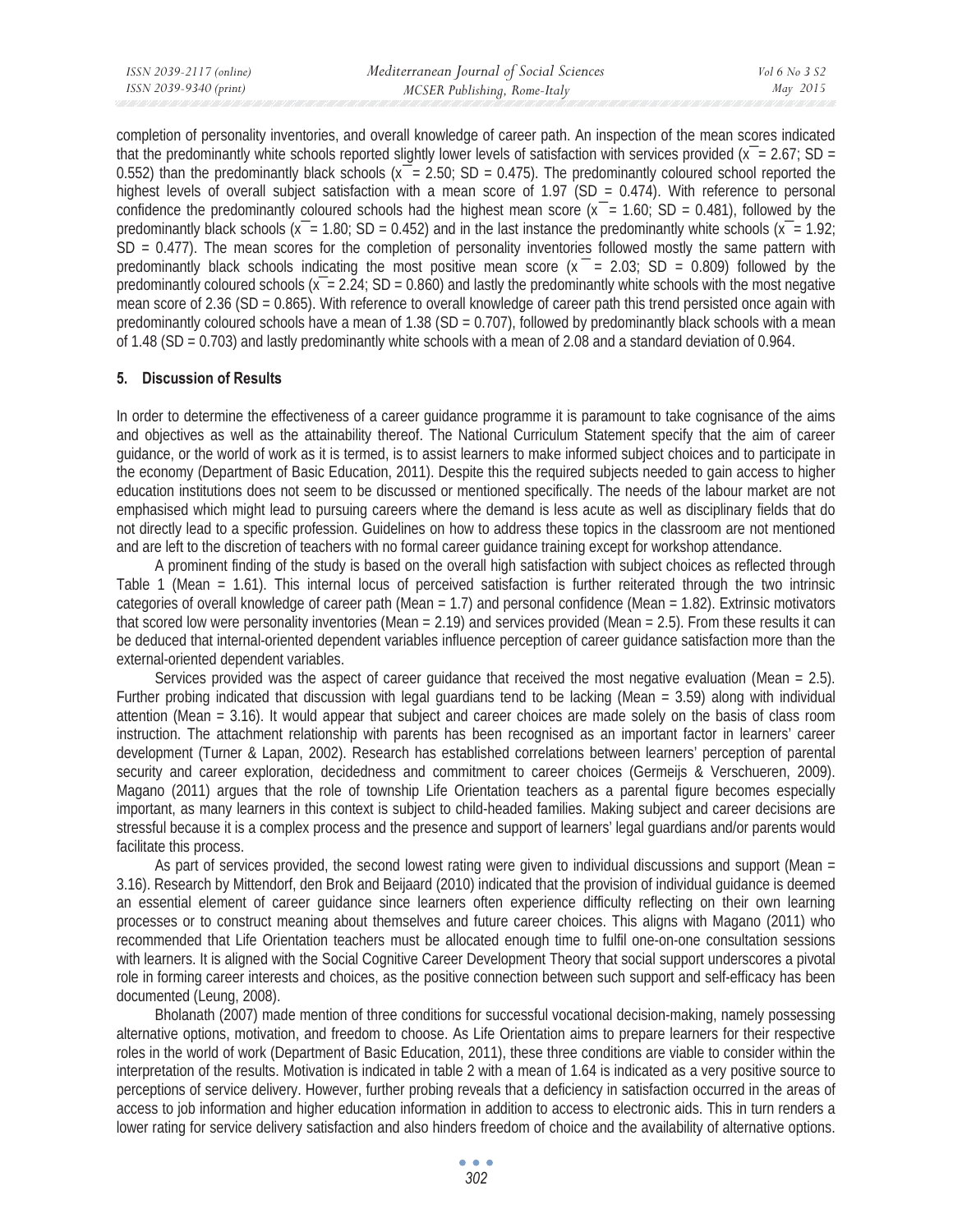| ISSN 2039-2117 (online) | Mediterranean Journal of Social Sciences | Vol 6 No 3 S2 |
|-------------------------|------------------------------------------|---------------|
| ISSN 2039-9340 (print)  | MCSER Publishing, Rome-Italy             | May 2015      |

It would be consistent with the results to maintain that personal confidence and overall knowledge of career path acts as mediating agents to increase perceived career guidance satisfaction.

These results are consistent with the findings of Van de Venter (2006) that learners are not always fully equipped to optimally make subject choices. While the study found a high evaluation of subject satisfaction, factors that are critical to sustainability of career planning is in the deficit such as personal confidence and support. Aligned with the Social Cognitive Career Development Theory, future career decisions will be hindered. As such this study provides a platform to gain deeper understanding as to factors that currently inhibit the self-efficacy of learners.

Demographic variables that influenced the before mentioned findings subsumed gender, age, home language and type of school. The most significant finding relates to self-efficacy or personal confidence which were statistically significantly influenced by home language and type of school. In accordance with the SCCT self-efficacy is pivotal in career decision-making and development (Leung, 2008).

#### **6. Limitations**

A quantitative research study might be limited taking into consideration specific concerns of a heterogeneous population presenting with various complex risk factors such as presented within the South African context. Perry, Dauwalder and Bonnet (2009) noted that there appears to be an unavoidable tension between quantitative and qualitative program evaluation. It was suggested that meta-analysis would aid overall effectiveness of career interventions. Meta-analysis involves identifying commonalities in various empirical studies which is currently lacking due to the qualitative nature of most research done on the effectiveness of career guidance programs. Supporting qualitative research should be carried out to validate quantitative findings. Secondly, the research study was carried out within a specific region and can only be generalised to that region. It is therefore recommended that the study by carried out nationally to determine the effectiveness of the career guidance as part of Life Orientation.

#### **7. Conclusions and Recommendations**

The aim of this study was to determine the effectiveness of career guidance within the subject Life Orientation as perceived by secondary schooling learner's post-subject selection. Results reflect an overall satisfaction and effective evaluation. It was found that knowledge of career paths and personal confidence were dominant factors that influenced a positive evaluation, while services provided and personality inventories reflect the domains that hindered perceived satisfaction significantly. While knowledge of career path and subject selection satisfaction received high ratings, the domain of confidence and service delivery received lower ratings. As Life Orientation aims to stimulate learners' emotionally, physically, and psychologically, a deficit is found within the domain of heightening personal-confidence related to career guidance received. This evaluation is informed by an emphasis on content, and as stated earlier, is highly underscored by classroom instruction with little one-on-one consultation.

In order to promote self-agency and pro-activity for future career planning, teachers should be provided with the chance to engage learner's on a personal level in order to provide a contextual approach that is relevant to the learners' unique backgrounds and experiences. A greater emphasis during classroom practice based on methods of searching for job information, means of accessing further education and training, and searching for jobs are also needed. During Grade 9, only 11 hours are allocated towards career guidance (Department of Basic Education, 2011), while this is often further hindered by schools where resources are inadequate (as reflected through the low ratings of access to electronic material). It is however critical to draw on the multi-stakeholder dimension of Life Orientation, and that the teacher is merely one agent within the process of career guidance. Providing the chance to speak to parents and guardians will provide a platform where classroom practice and community engagement becomes unison, and we thus recommend that parents are engaged in the process of career guidance, and not isolating career guidance to the classroom environment.

#### **References**

Dewumi, T. M. 2012. An investigation into the implementation of the life orientation curriculum in selected Fort Beaufort district high schools (Doctoral dissertation, University of Fort Hare), Eastern Cape.

- Bholanath, S. 2007. *Effects of career guidance on grade 9 learner's readiness to make career choices*. (Masters Dissertation), University of Zululand.
- Chireshe, R. 2012. Career Guidance and Counselling Provisions at a South African University: Career Advisors' Reflections. *Anthropologist*, 14(4), 305 – 310. http://www.krepublishers.com/02-Journals/T-Anth/Anth-00-0-000-000-1999-Web/Anth-00-0-